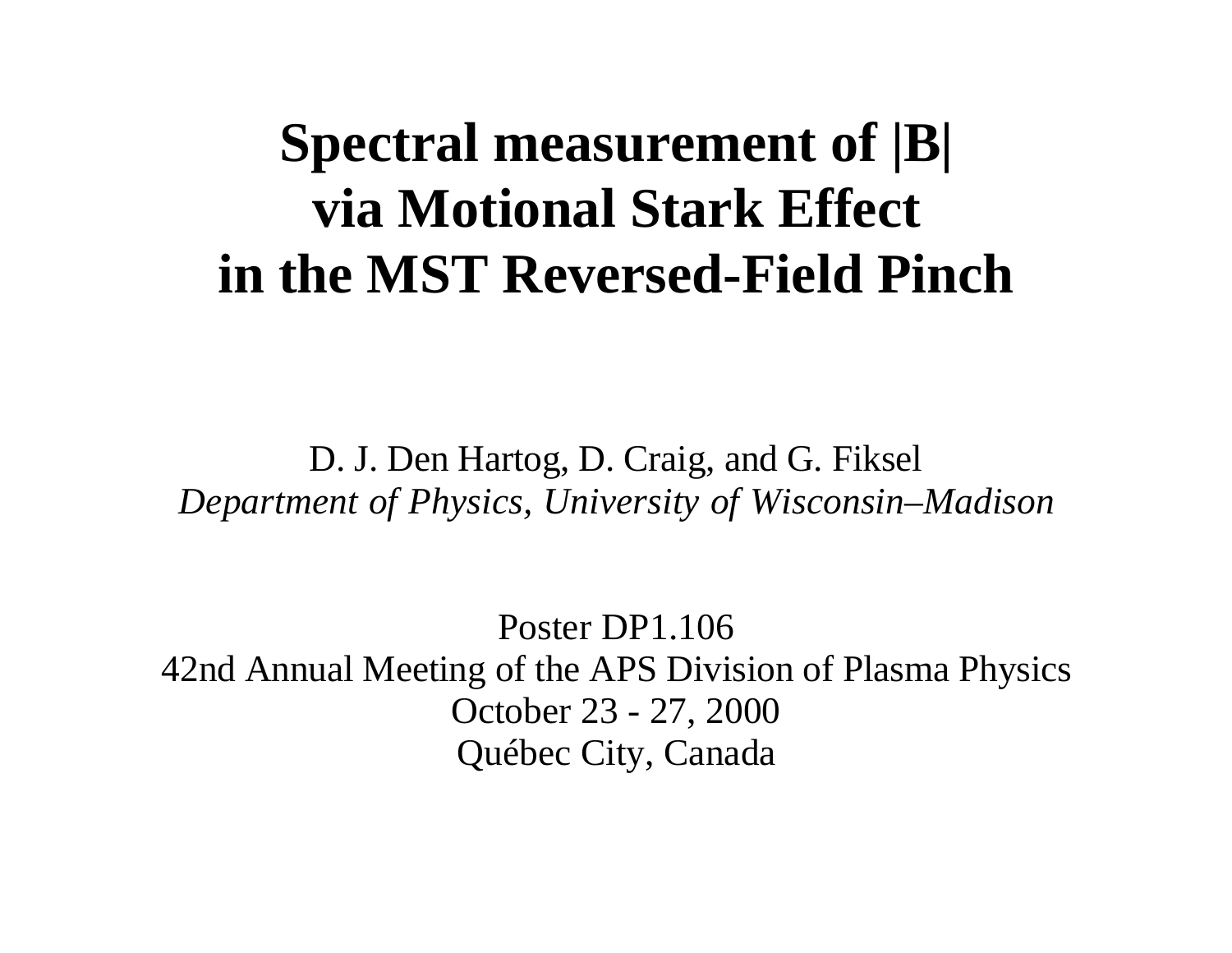### **ABSTRACT**

### D. J. Den Hartog, D. Craig, and G. Fiksel *Department of Physics, University of Wisconsin–Madison*

Using a 30 keV, 4 A diagnostic neutral H beam, we have made an initial measurement of the separation of the pi manifolds of the H-alpha Motional Stark Effect (MSE) spectrum in the MST Reversed-Field Pinch. The wavelength separation of approximately 0.2 nm is as expected for the B of about 0.5 T in the core of MST. The DINA beam is nearly monoenergetic and has low divergence, thus the Doppler-shifted Stark manifold is clearly separated from the background H-alpha, and beam-induced smearing of the Stark components is minimized. Since the magnitude of B in the core of MST provides an important constraint for equilibrium modeling, three refinements are planned to increase measurement accuracy. First, we will accurately model the expected H-alpha MSE spectrum for low magnetic fields, assuming statistical weighting of the Stark components. Second, using an existing fast spectrometer, we will attempt time-resolved simultaneous measurement of the smeared pi and sigma manifolds. Third, we will implement a new CCD spectrometer and viewing geometry to attempt direct time integrated measurement of the individual components of the Stark manifold.

This work is supported by the U. S. Department of Energy.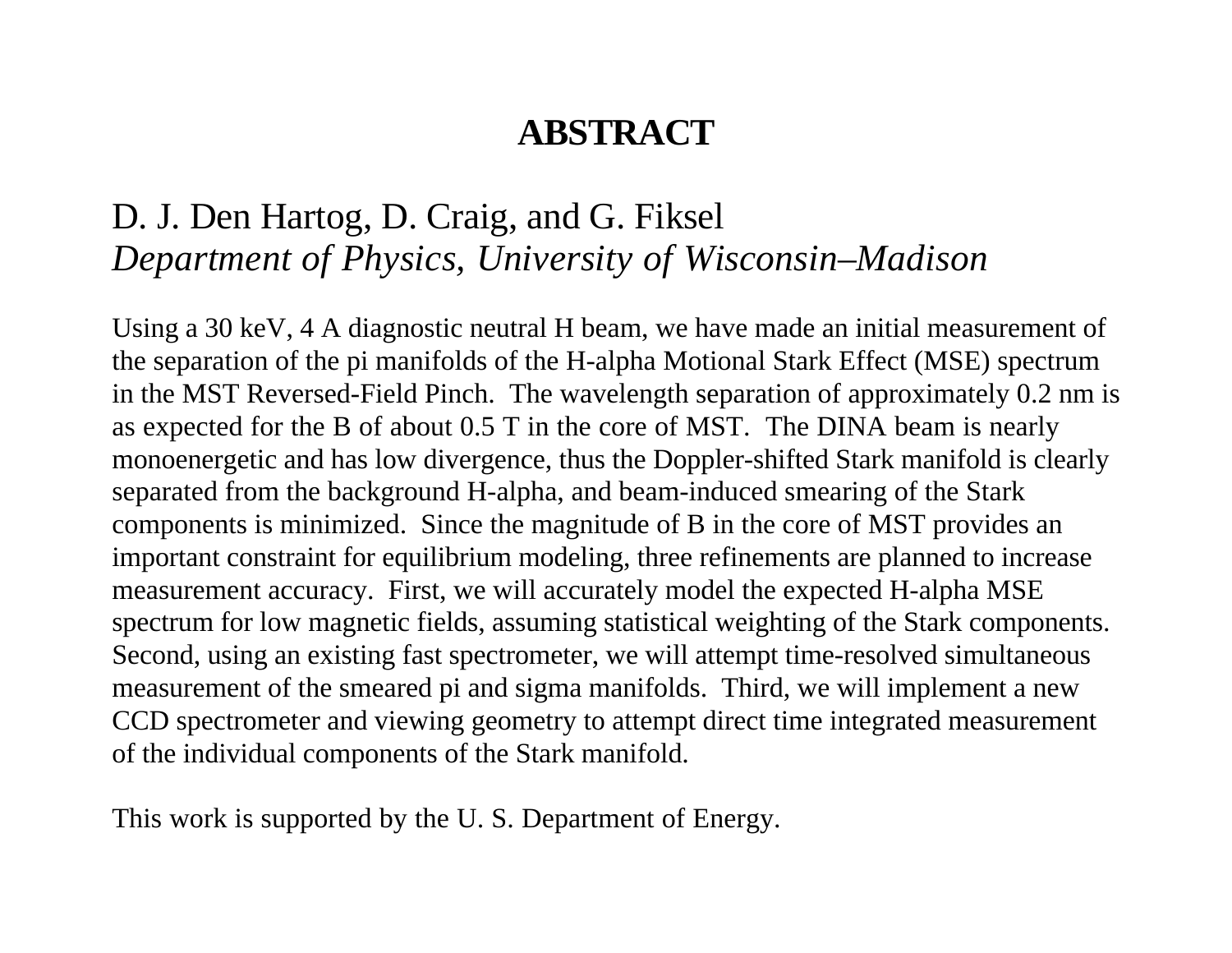### Introduction

We have made measurements of |**B**| in the core of MST

- |**B**| in the core of MST provides an important constraint for equilibrium modeling
- This is a direct measurement of the Stark spectrum
	- polarimetry for measuring field line pitch is not suitable for low-field devices
	- measure the separation of the  $\pi$  manifolds of the H $\alpha$ Motional Stark Effect (MSE) spectrum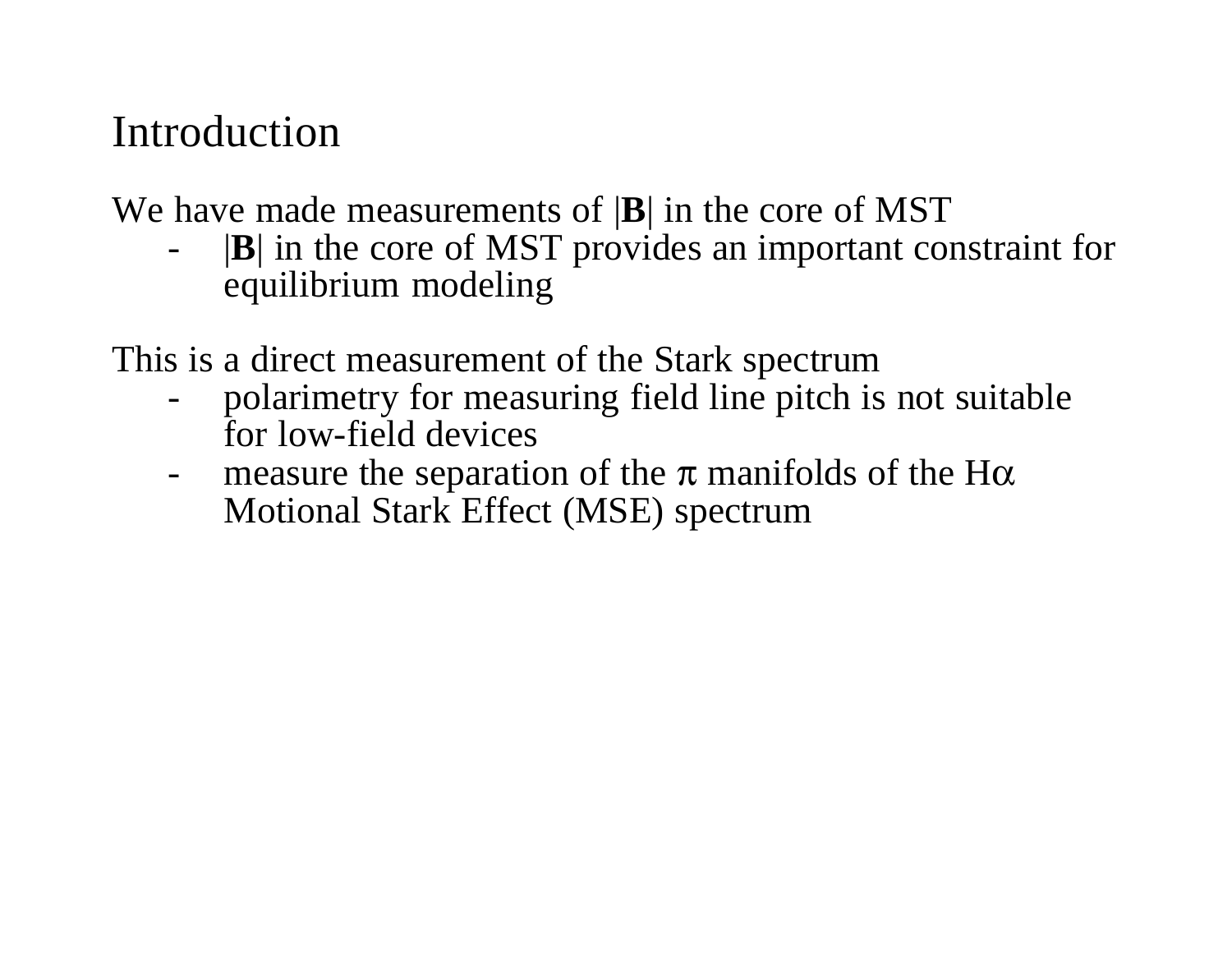The RFP is a toroidally axisymmetric current-carrying plasma with toroidal field *B*  $\phi \approx$  poloidal field  $B_{\theta}$ 



• Self-generated currents drive plasma to relaxed state in which toroidal field is reversed at edge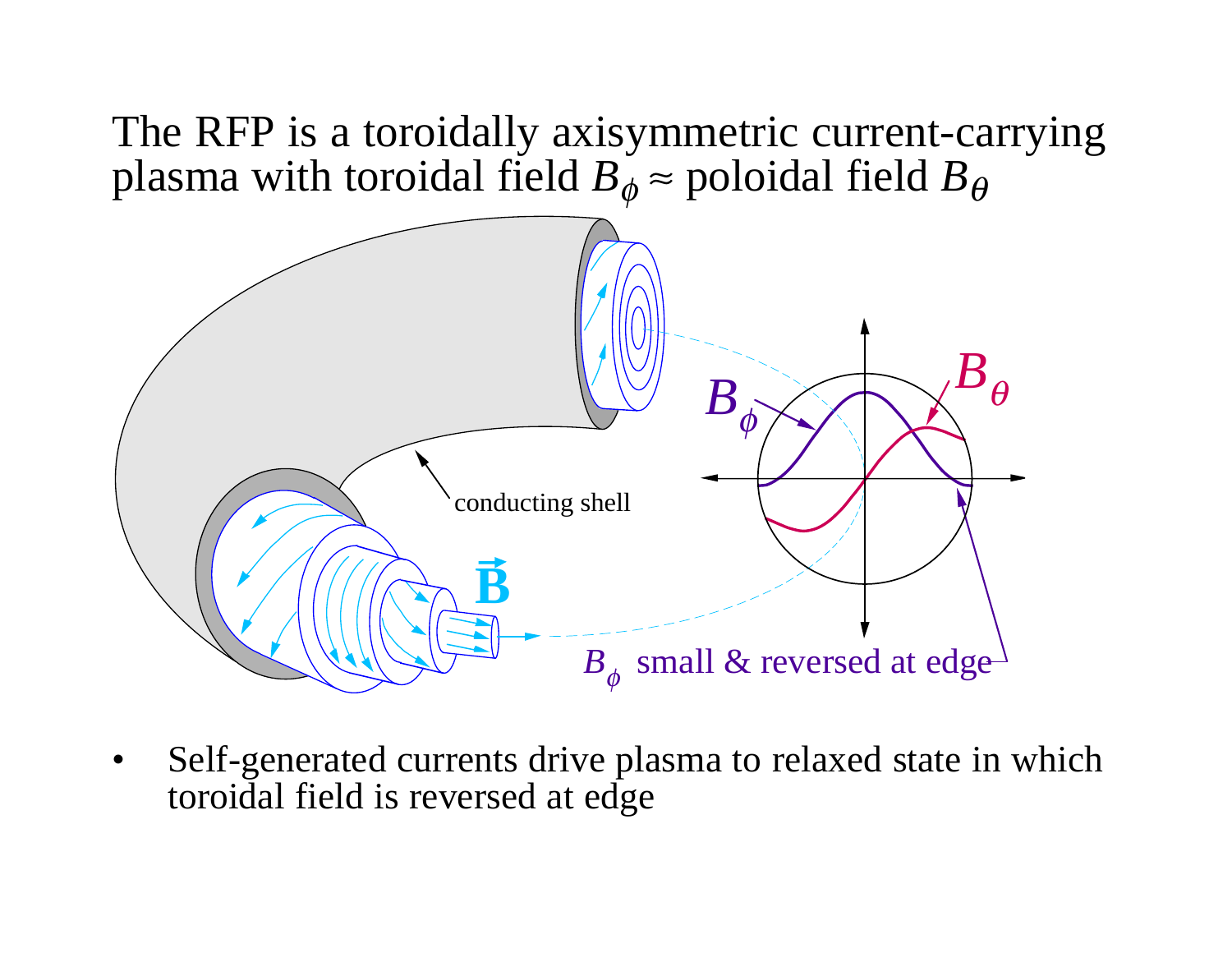

## **DNB on MST - what it looks like**





Power Supply

Ion Source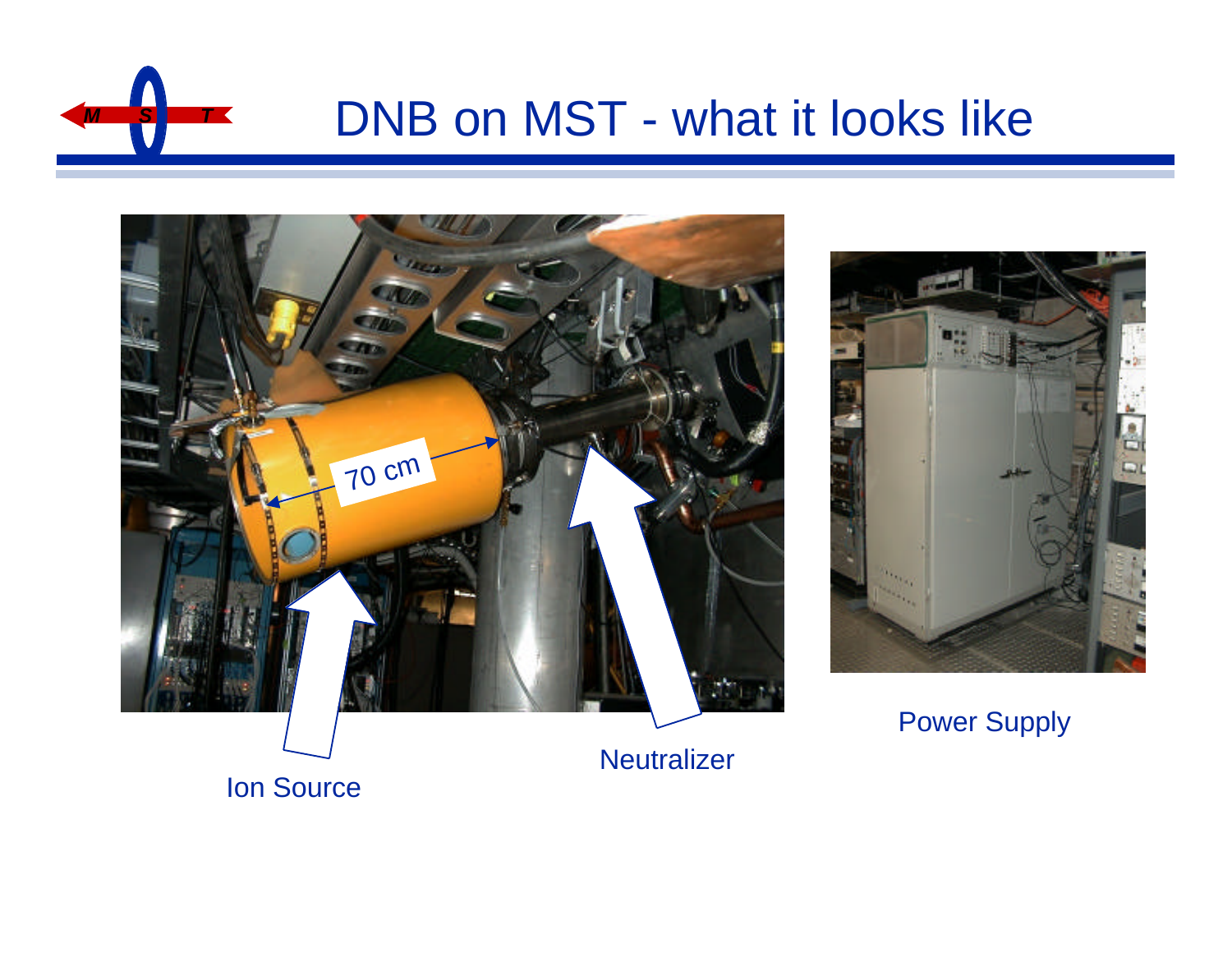# **Beam is mono-energetic (almost)**



#### Beam mass-energy spectrum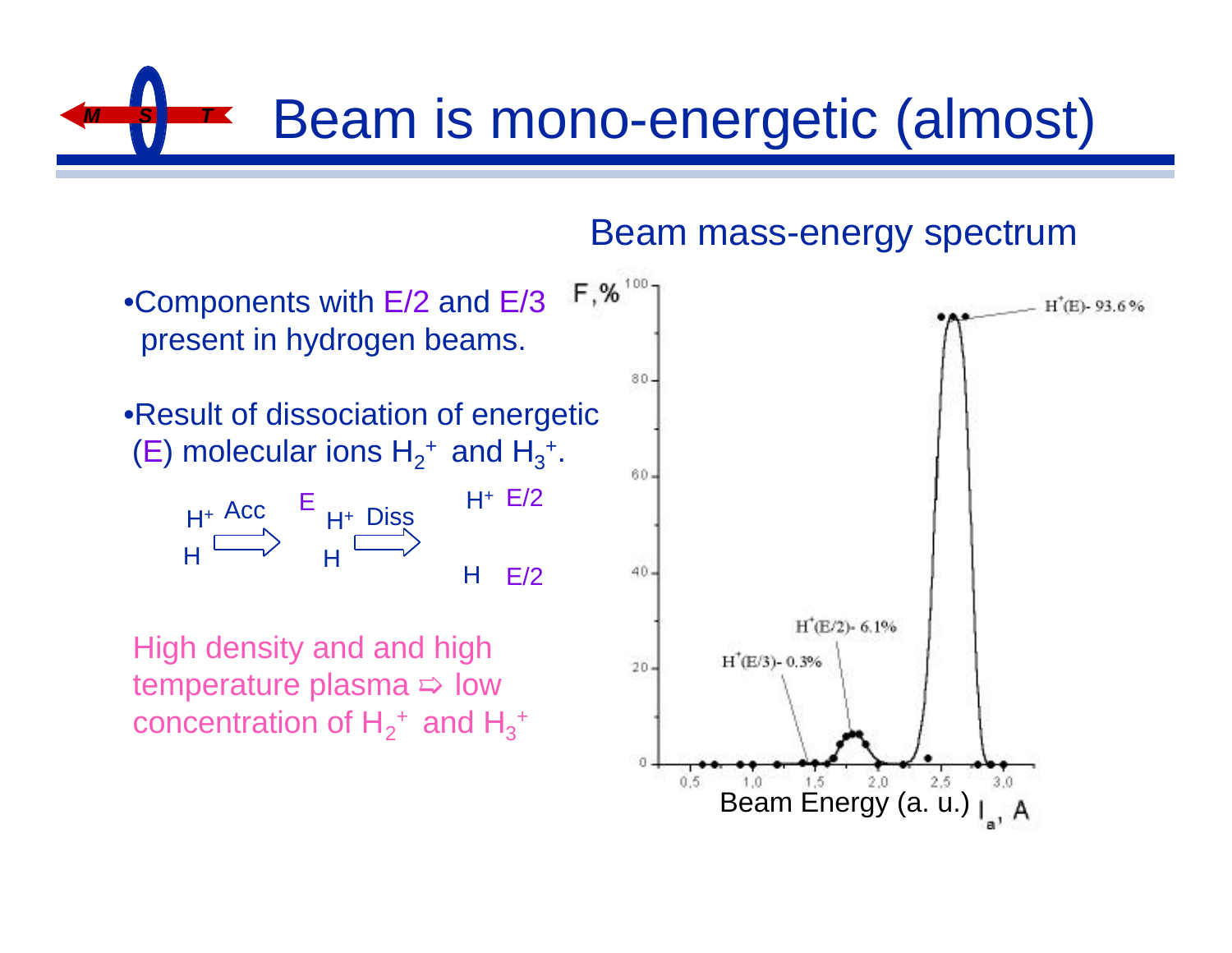### Beam is focused for higher intensity and to pass through small MST portholes

*M S T*

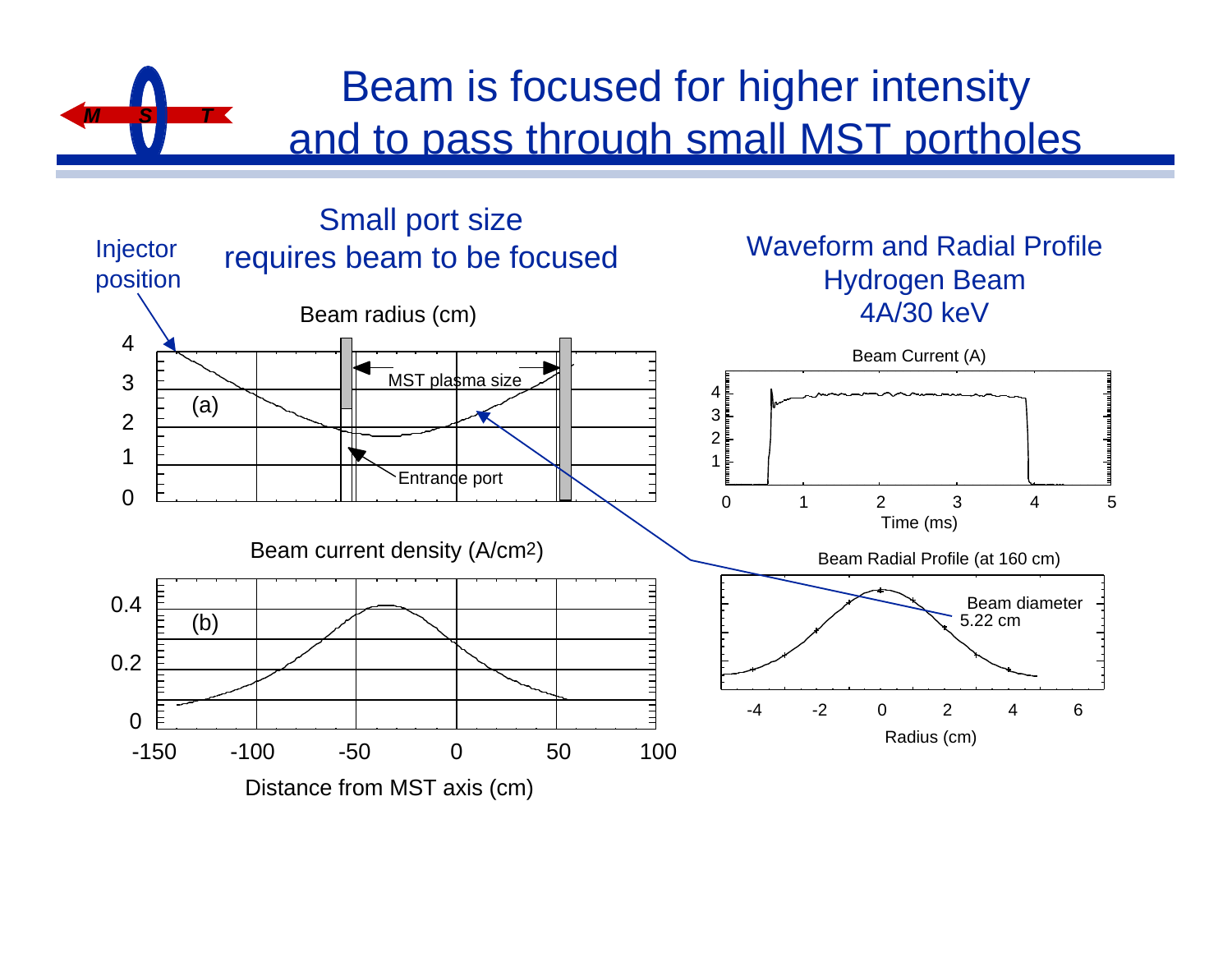### **Stark Effect**

- •Investigated by Stark in 1913
- • Breaking of the degeneracy of the energy levels of a hydrogen-like atom via the application of an electric field
- • Results in the splitting of a given line, *e.g.*, Hα at 656.3 nm, into several lines whose wavelength separation in linearly proportional to the magnitude of the electric field

### **Motional Stark Effect**

- • An atom moving with a velocity **v** in a magnetic field **B** experiences an equivalent electric field **<sup>v</sup>** <sup>x</sup> **B** in its frame of reference
- • When a beam of neutral hydrogen atoms is directed into a magnetically confined plasma, the atoms are excited and the resulting line emission is split as if the atoms were in an electric field  $\mathbf{E} = \mathbf{v} \times \mathbf{B}$
- • If the velocity of beam atoms is known, the magnetic field in the plasma can be determined.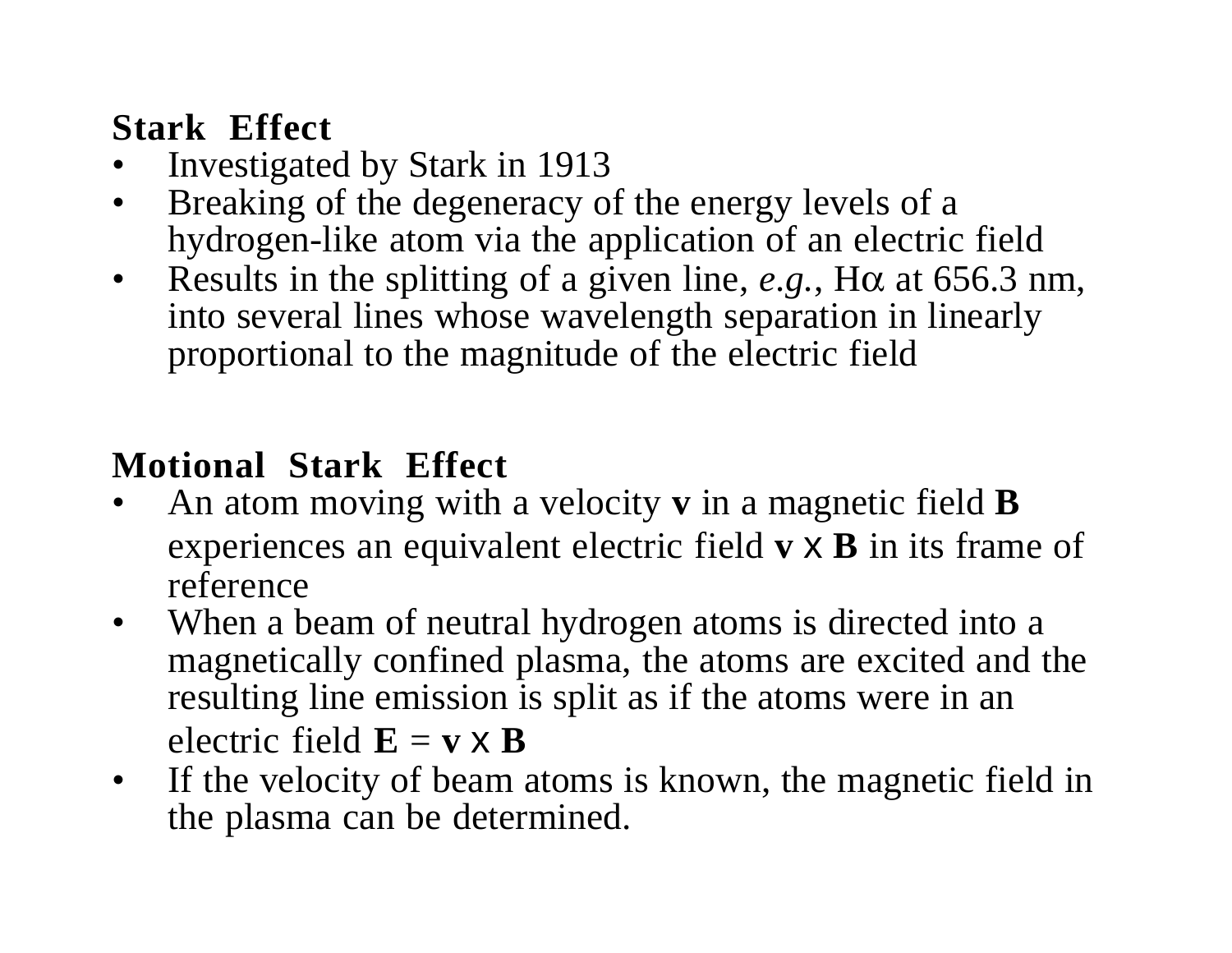

# **Principles of MSE**

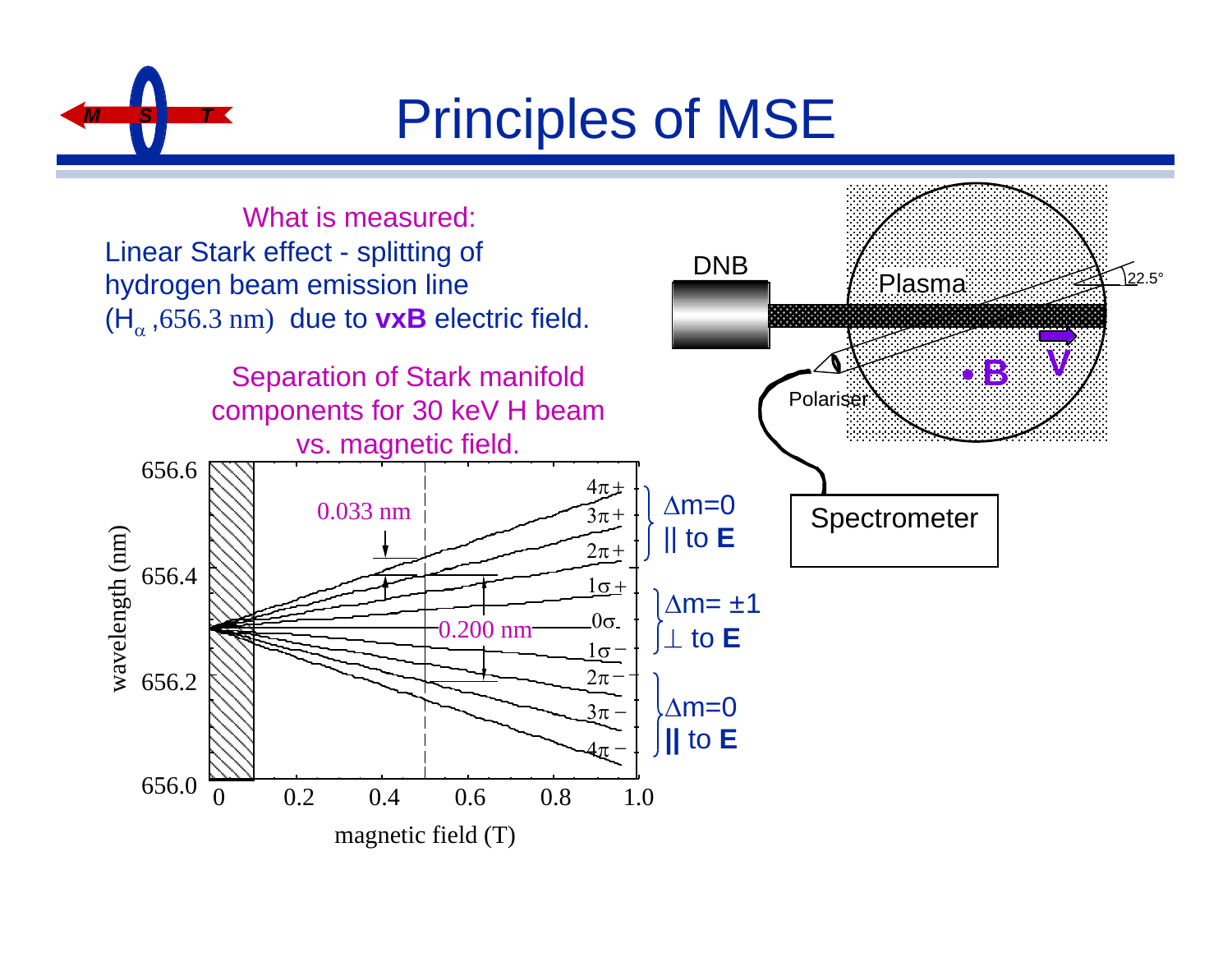**Nine Stark components are fitted** 



Counts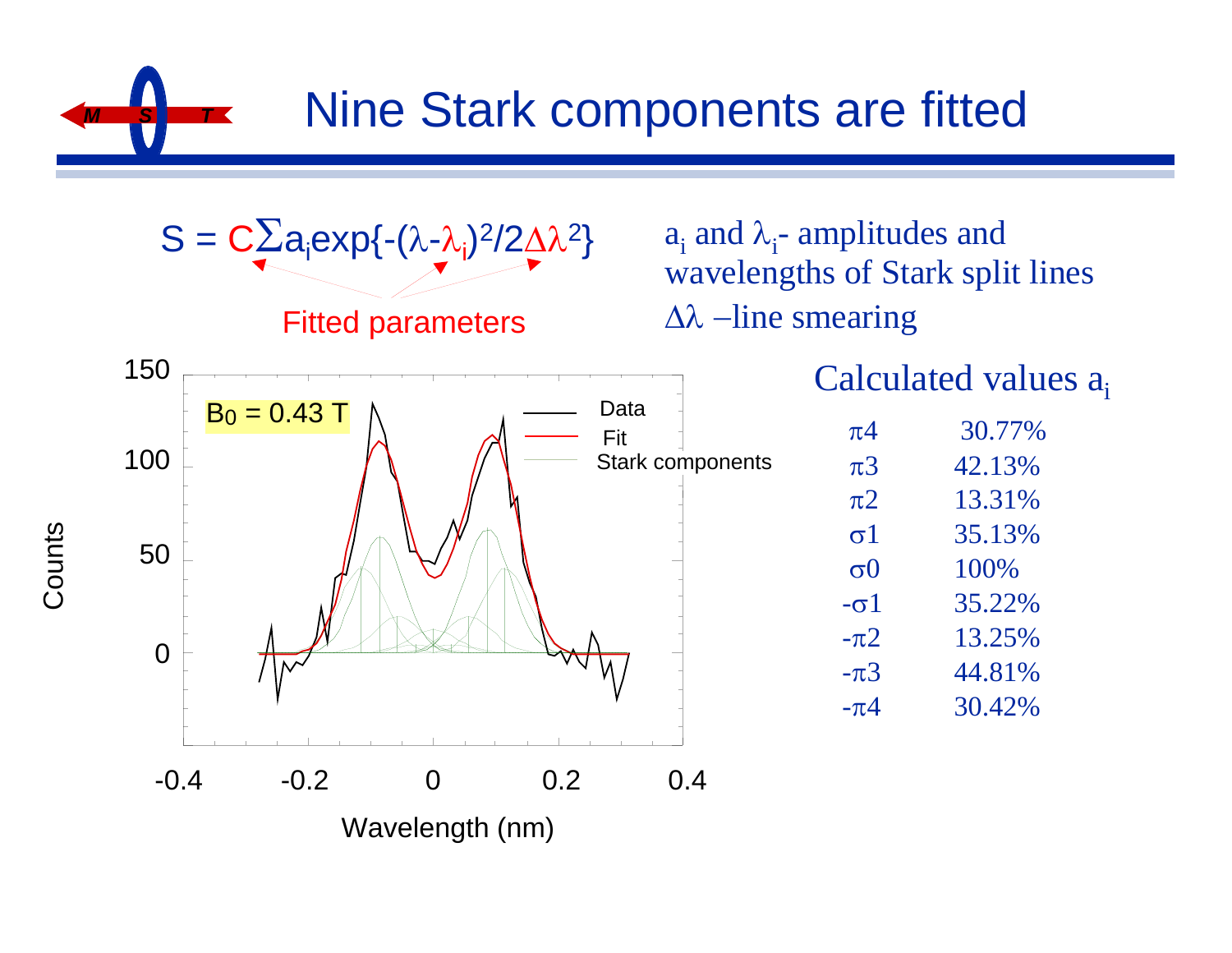

# **Line Smearing**

**Finite temperature effect** 

$$
\text{erature effect} \qquad \exp(-\frac{mv^2}{2T}) \Rightarrow \exp(-\frac{\lambda^2}{2\lambda_T^2})
$$
\n
$$
\lambda_T \text{[nm]} = 3.26 \times 10^{-5} \lambda_0 \text{[nm]} \sqrt{T[eV]} = 2.14 \times 10^{-2} \sqrt{T[eV]}
$$

#### **Non-mono-energetic beam**

 $T_{||} =$  $\Delta \varepsilon_{\square}^{\; 2}$  $\frac{\Delta E_{||}}{2 \epsilon_0}$  = 0.17 eV  $\Delta \lambda_{||}$  [*nm*] = 8.1×10<sup>-3</sup> cos(9)  $\Delta \varepsilon$  | | =100 eV - beam energy spread  $\varepsilon_0$  = 30 keV - beam energy  $\theta = 22.5^{\degree}$  - angle between the beam and the sight line **Finite beam divergence** *T*⊥

$$
T_{\perp} \approx 30 \text{ eV and } \Delta \lambda_{\perp} [nm] = 0.126 \times \sin(\theta) = 0.045 nm
$$

#### **Finite light collection solid angle**

$$
T_{\perp coll} = 2\varepsilon_0 \alpha_{coll}^2 = 7.5 \text{ eV and } \Delta \lambda_{coll} [nm] = 5.9 \times 10^{-2} \sin(9) = .022 \text{nm}
$$

 $\alpha_{coll}$  = .01 rad (determined by the viewing optics)

$$
\Delta\lambda_{tot} = \sqrt{\Delta\lambda_{11}^2 + \Delta\lambda_{\perp}^2 + \Delta\lambda_{coll}^2} \approx 0.05nm
$$





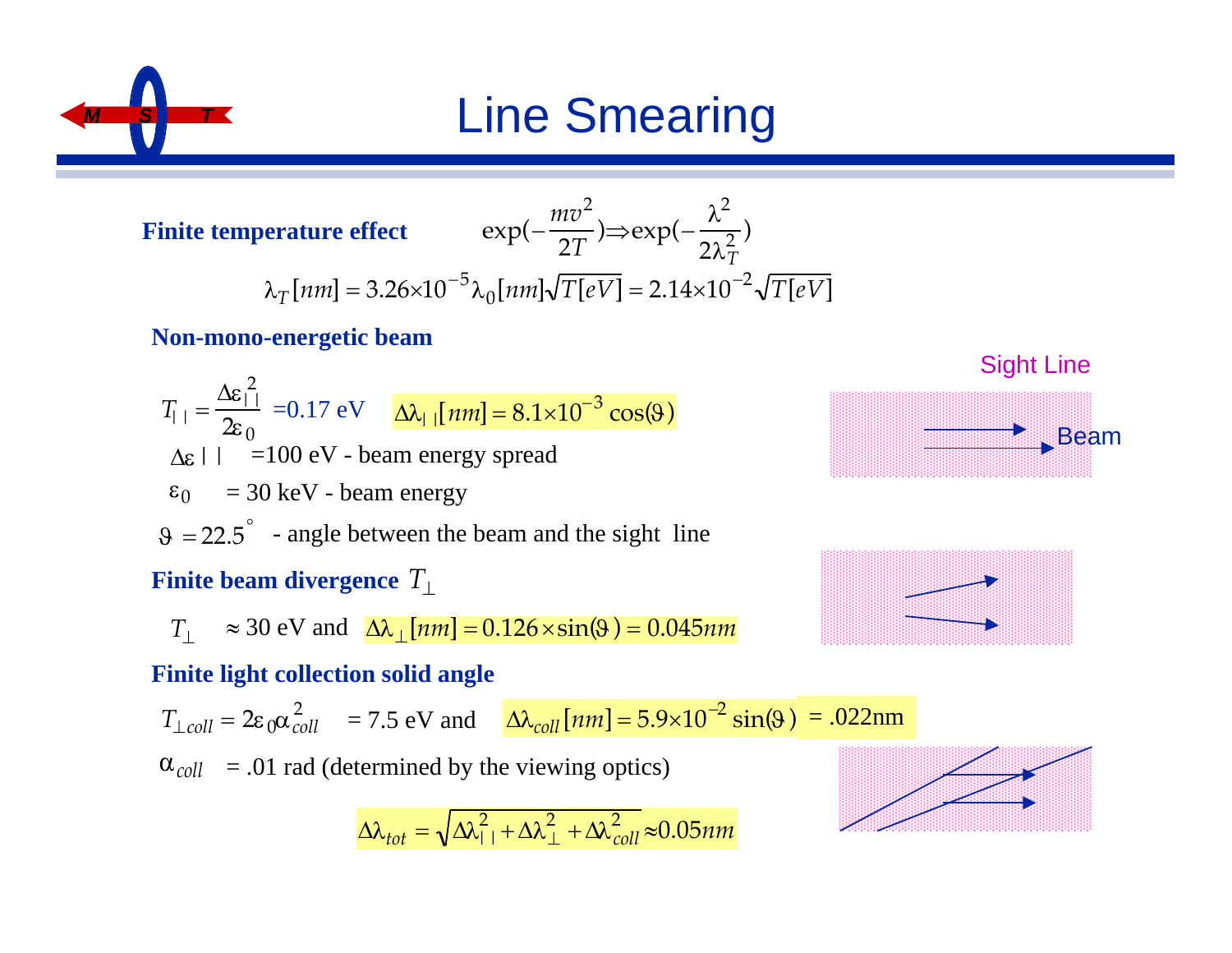### **On axis measurement of |B| provides a strong contstraint for equilibrium modeling of**  *q* **and**  *J***|| profiles**

• important for differentiating standard (dotted lines) and improved confinement (solid lines) profiles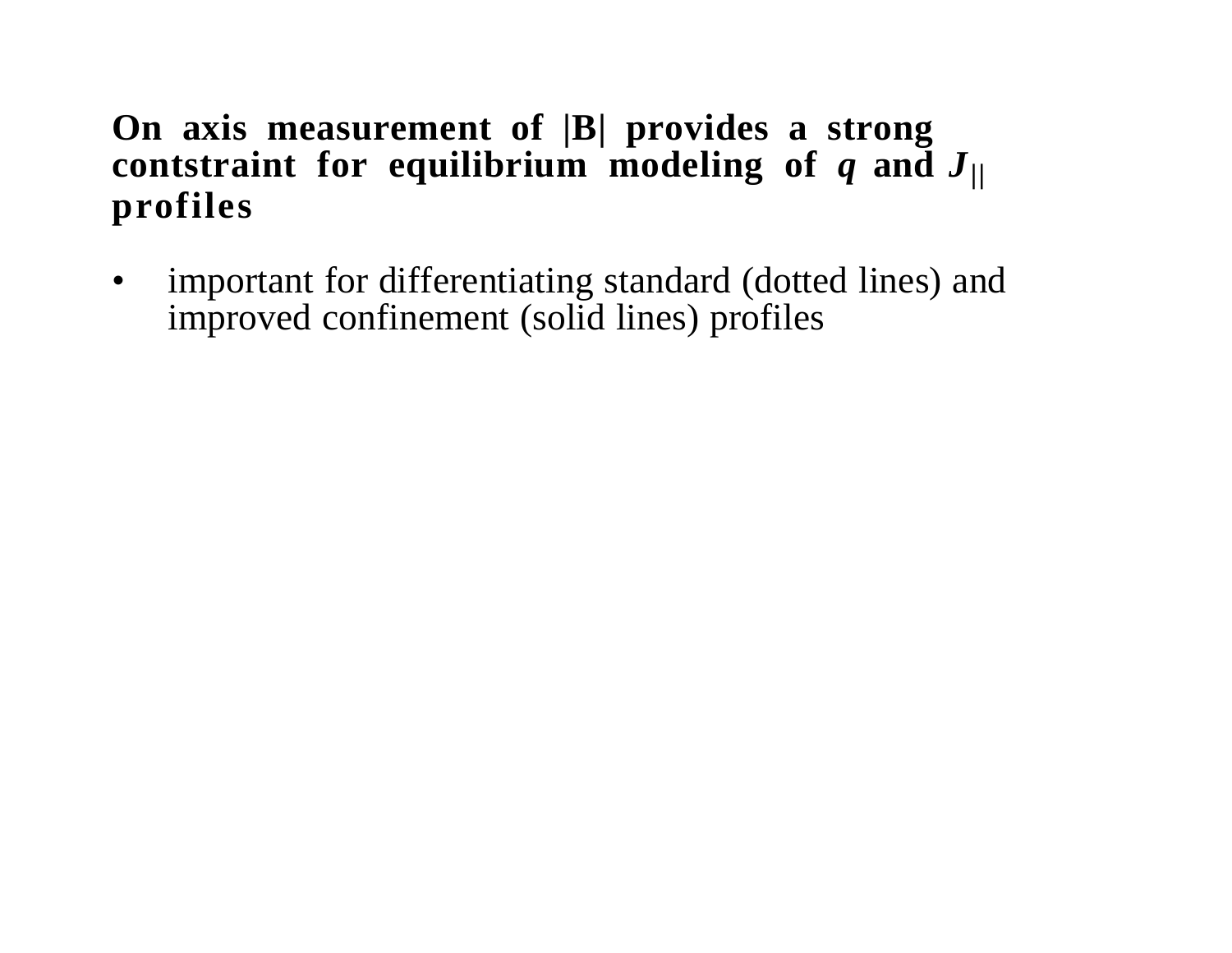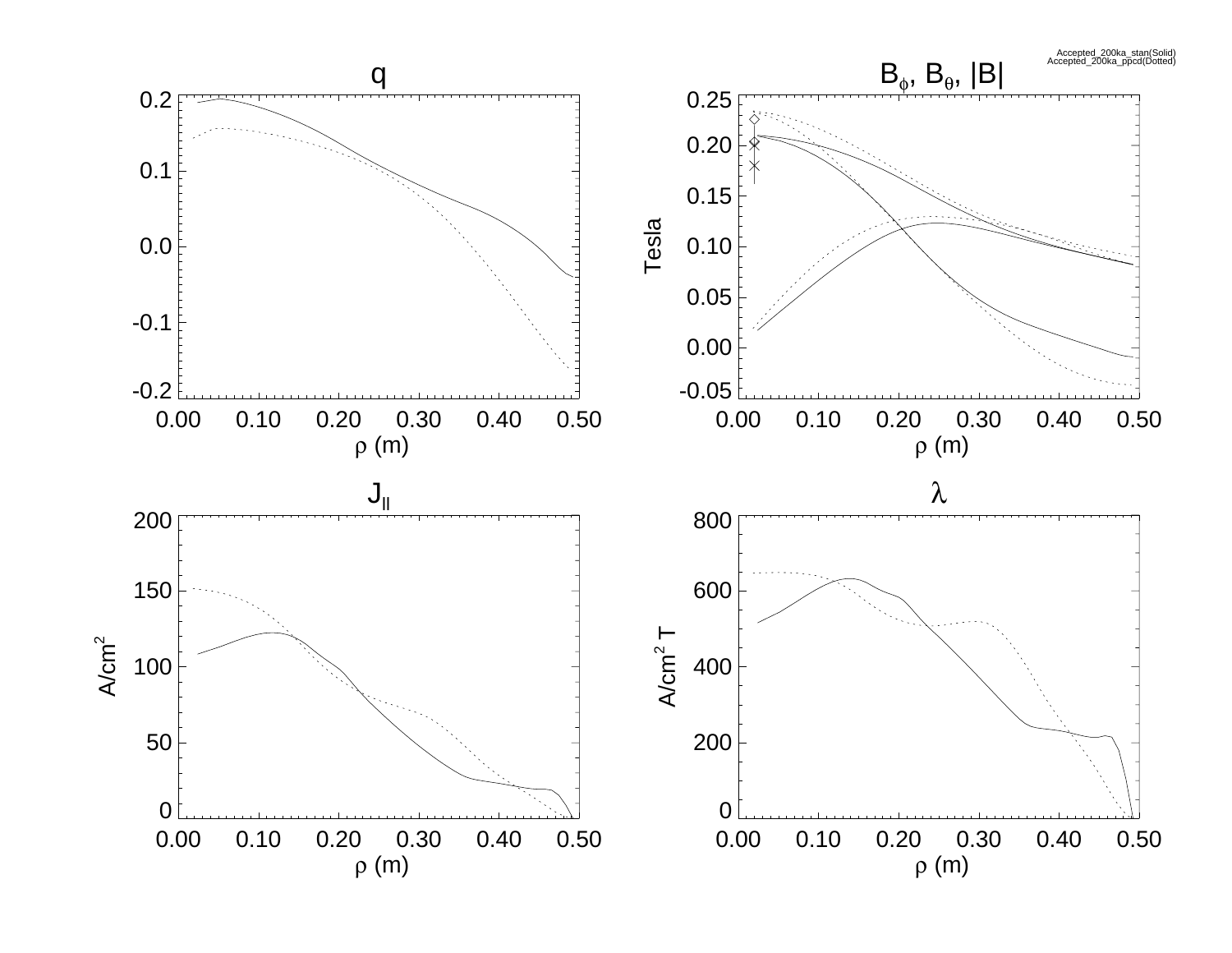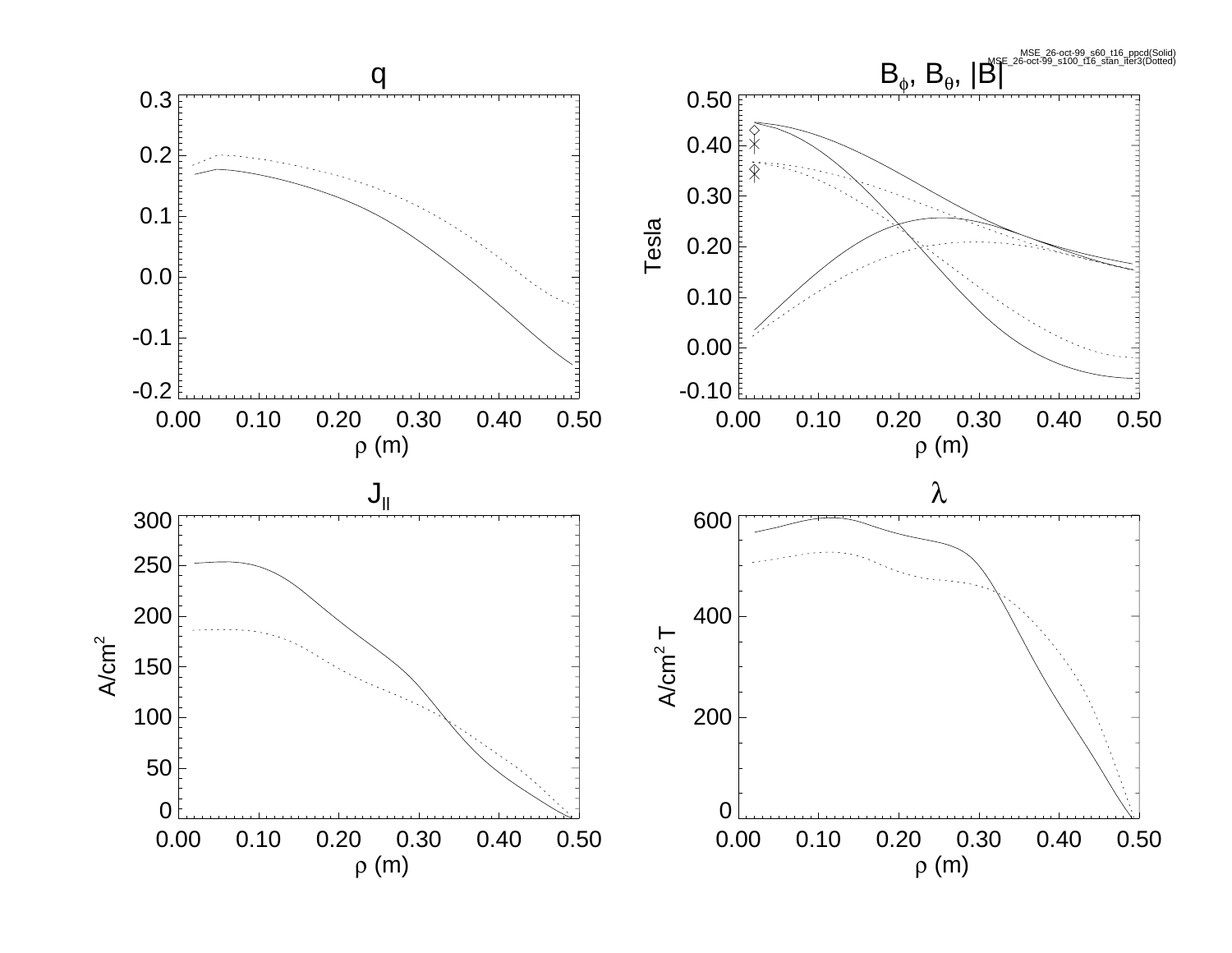# *M S T*

### On-axis magnetic field has been measured via MSE for the first time in an RFP

- Magnetic field as low as 0.16 T is measured.
- Improvements needed to increase accuracy and time resolution.

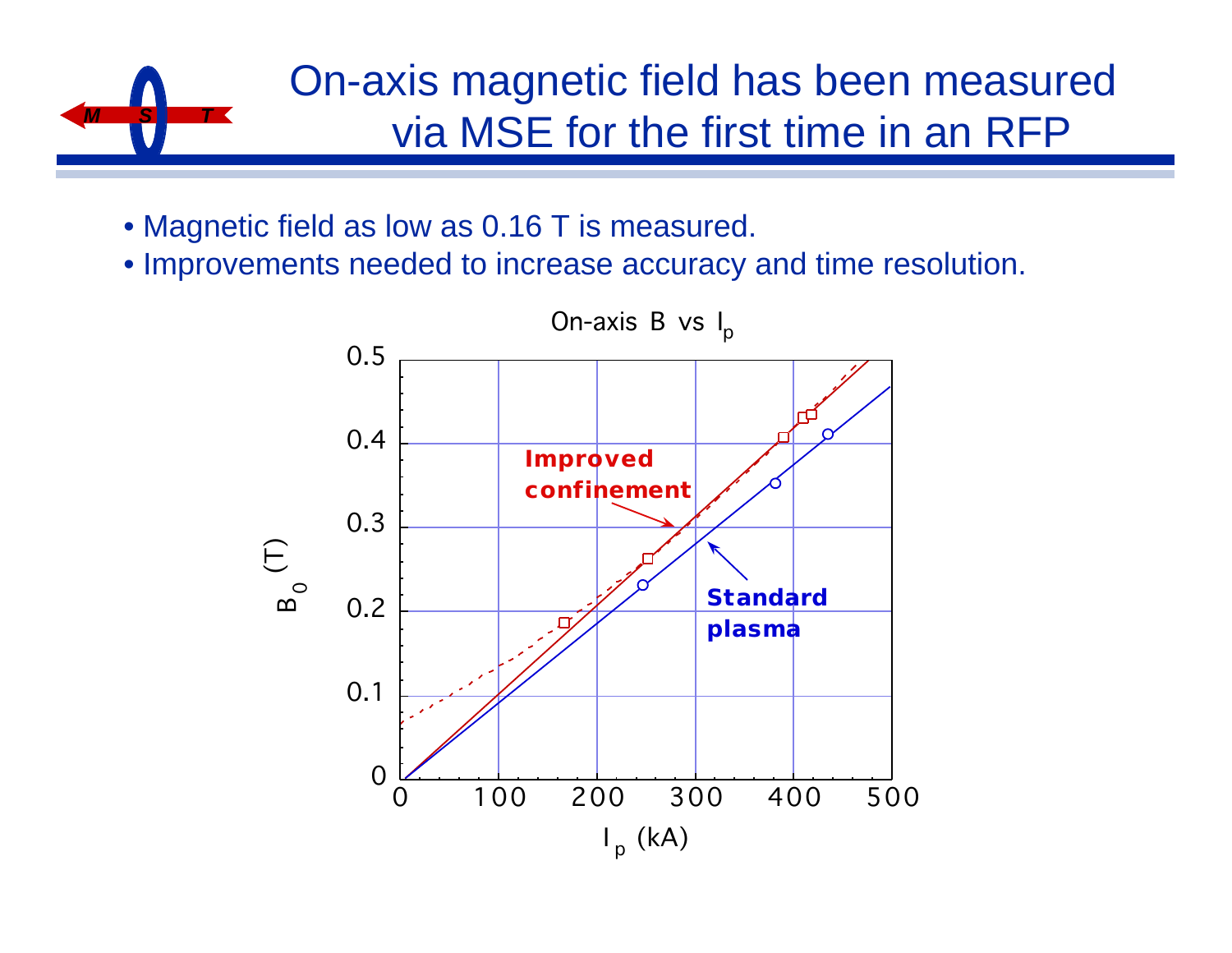### **Summary**

- • Motional Stark Effect measurements of | **B**| have been accomplished in a low-field  $(< 0.5$  T) magnetically-confined plasma.
- Good measurement sensitivity differentiates between standard and improved confinement profiles in MST.

Acknowledgement: J. K. Anderson supplied the MSTFIT equilibrium modeling results. This work was supported by the United States Department of Energy.